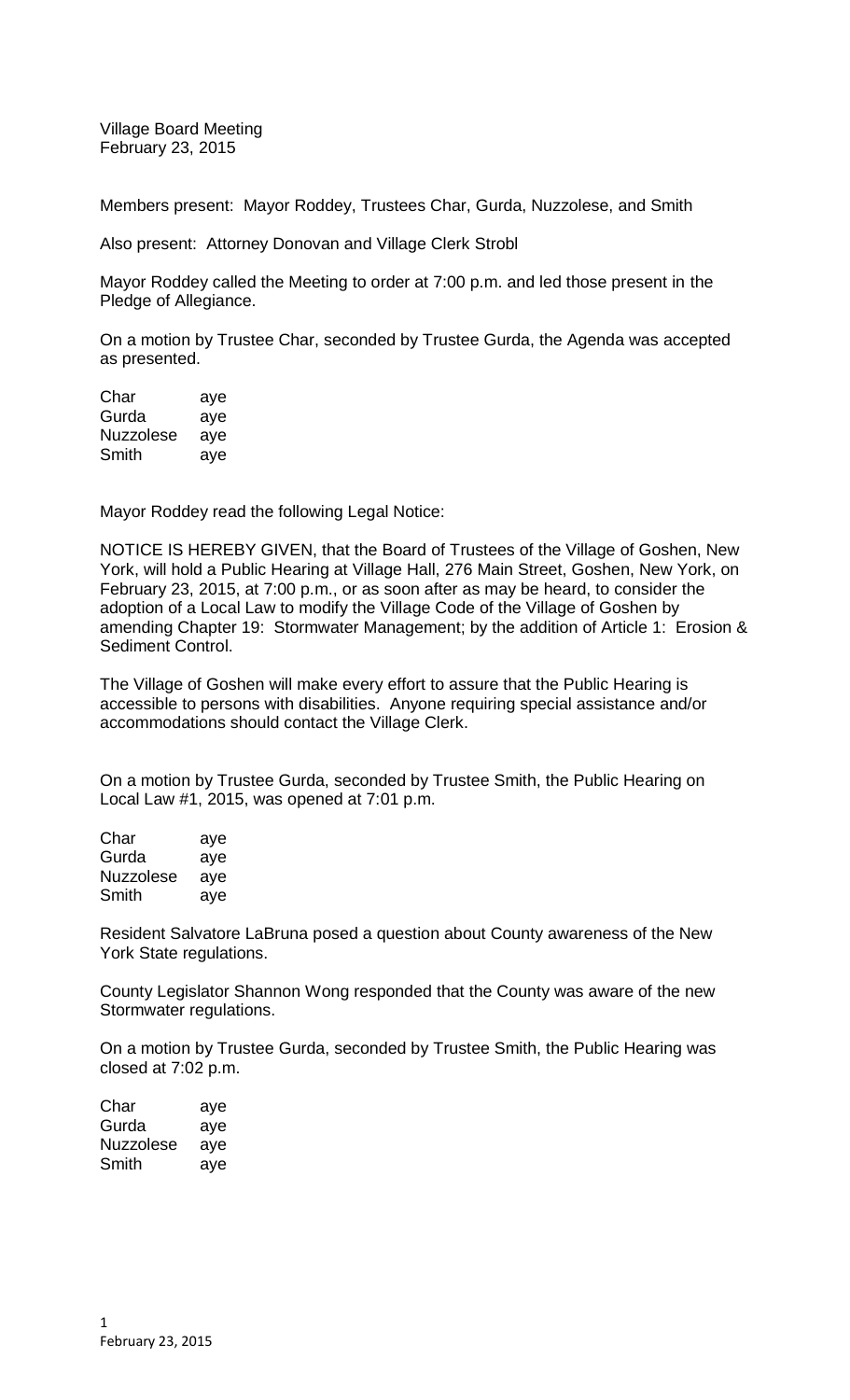On a motion by Trustee Smith, seconded by Trustee Char, the Minutes of the February 2, 2015 Village Board Work Session were accepted as submitted.

| Char             | ave |                                      |
|------------------|-----|--------------------------------------|
| Gurda            |     | abstain (absent on February 2, 2015) |
| <b>Nuzzolese</b> |     | abstain (absent on February 2, 2015) |
| Smith            | ave |                                      |
| Roddey           | ave |                                      |

Communications

Mayor Roddey read a letter from Maureen Torelli, Co-Race Director of the Goshen Rotary Club's annual Great American Road races, describing plans for the July 4, 2015 event.

On a motion by Trustee Smith, seconded by Trustee Gurda, permission was granted for the events as outlined, pending the Goshen Rotary Club providing Indemnification and Insurance.

Char aye Gurda aye Nuzzolese aye Smith aye

Mayor Roddey read four letters from Goshen Fire Department Chief Elmer Budd regarding plans for the Triennial Fire and Float Parade, and related events, scheduled for September  $7<sup>th</sup>$  through  $12<sup>th</sup>$ , 2015.

On a motion by Trustee Char, seconded by Trustee Smith, the Fire Department's events were approved as presented, with the parade route as amended by Chief Watt. The Board also agreed to donate \$1,500.00 towards expenses.

| Char             | aye |
|------------------|-----|
| Gurda            | aye |
| <b>Nuzzolese</b> | aye |
| Smith            | aye |

Mayor Roddey read a letter from Assemblyman James Skoufis to Assembly Speaker Carl Heastie, requesting a portion of DOT funding be appropriated towards the repair of State Route 207 in the Village. Mayor Roddey expressed the Board's gratitude.

Mayor Roddey read a letter from resident Salvatore LaBruna, expressing his opinions as a strong supporter of the proposal to sell the Orange County Government Center for development as an arts center and the construction of a new government center on Erie Street. The letter was part of a packet that included other letters of support to sell the building, rather than refurbish and re-open it.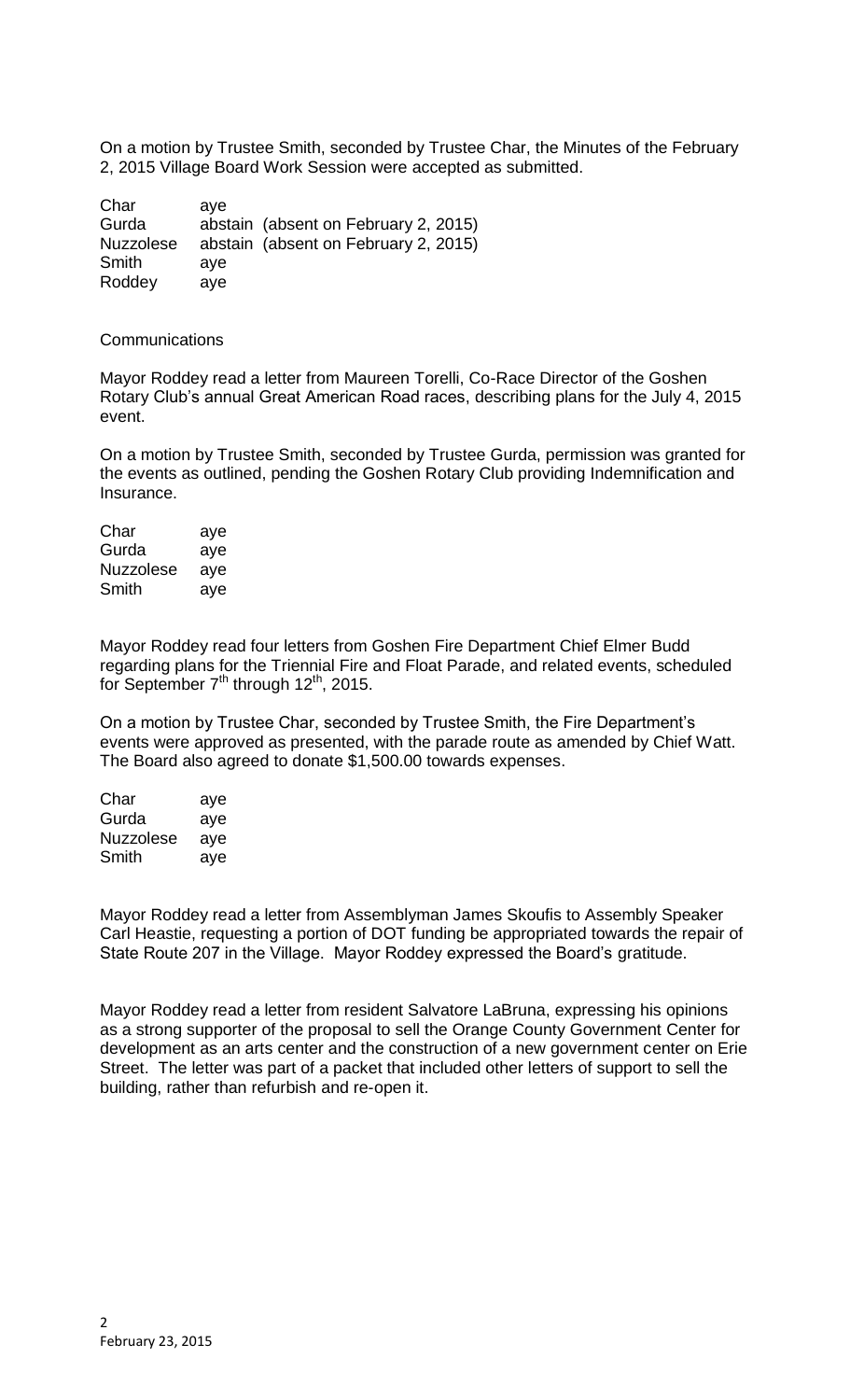Items of Business

On a motion by Trustee Char, seconded by Trustee Gurda, the Village Board of the Village of Goshen, as lead agency, hereby issues a negative declaration pursuant to the applicable provisions of the State Environmental Quality Review Act, set forth at 6NYCRR Part 617 *et seq.,* in the action: adoption of Local Law #1 of 2015.

| Char             | aye |
|------------------|-----|
| Gurda            | aye |
| <b>Nuzzolese</b> | aye |
| Smith            | aye |

On a motion by Trustee Gurda, seconded by Trustee Char, the Board of Trustees of the Village of Goshen hereby adopts Local Law # 1 of 2015, a Local Law to modify the Village Code of the Village of Goshen by amending Chapter 19: Stormwater Management; by the addition of Article 1: Erosion & Sediment Control.

| Char      | aye |
|-----------|-----|
| Gurda     | aye |
| Nuzzolese | ave |
| Smith     | aye |

The following was moved by Trustee Gurda, and seconded by Trustee Nuzzolese: A Resolution requesting that the U.S. Congress prohibit the U.S. Postal Service from closing (or "consolidating") its mail processing center in Newburgh-Mid-Hudson P & DC

**WHEREAS,** The United States Postal Service plans to close (or "consolidate") the Mid-Hudson P & DC mail Processing and Distribution Center, and

**WHEREAS,** This plan would severely delay all classes of mail delivery, and

**WHEREAS,** The delay of mail would negatively affect residents and local businesses, and would harm our community, and

**WHEREAS,** The closure would result in degradation of "service standards," that would result in the virtual elimination of overnight mail delivery throughout the country, and

**WHEREAS,** The closure is not in the public's best interest, and

**WHEREAS**, Federal law stipulates that, "The Postal Service shall have as its basic function the obligation to provide postal services to bind the Nation together through personal, educational, literacy, and business correspondence of the people. It shall provide prompt, reliable and efficient services to patrons in all areas and shall render postal services to all communities," [39 U.S. Case Section 101 (a)]

**THEREFORE BE IT RESOLVED** BY THE Village Board of the Village of Goshen that the Village Board

Does hereby demand congressional intervention to stop this proposal to Close or Consolidate the Mid Hudson P & DC (Processing & Distribution Center); and That this resolution shall be forwarded to our U.S. Senators and Representatives and the Postmaster General.

| Trustee Char         | aye |
|----------------------|-----|
| <b>Trustee Gurda</b> | aye |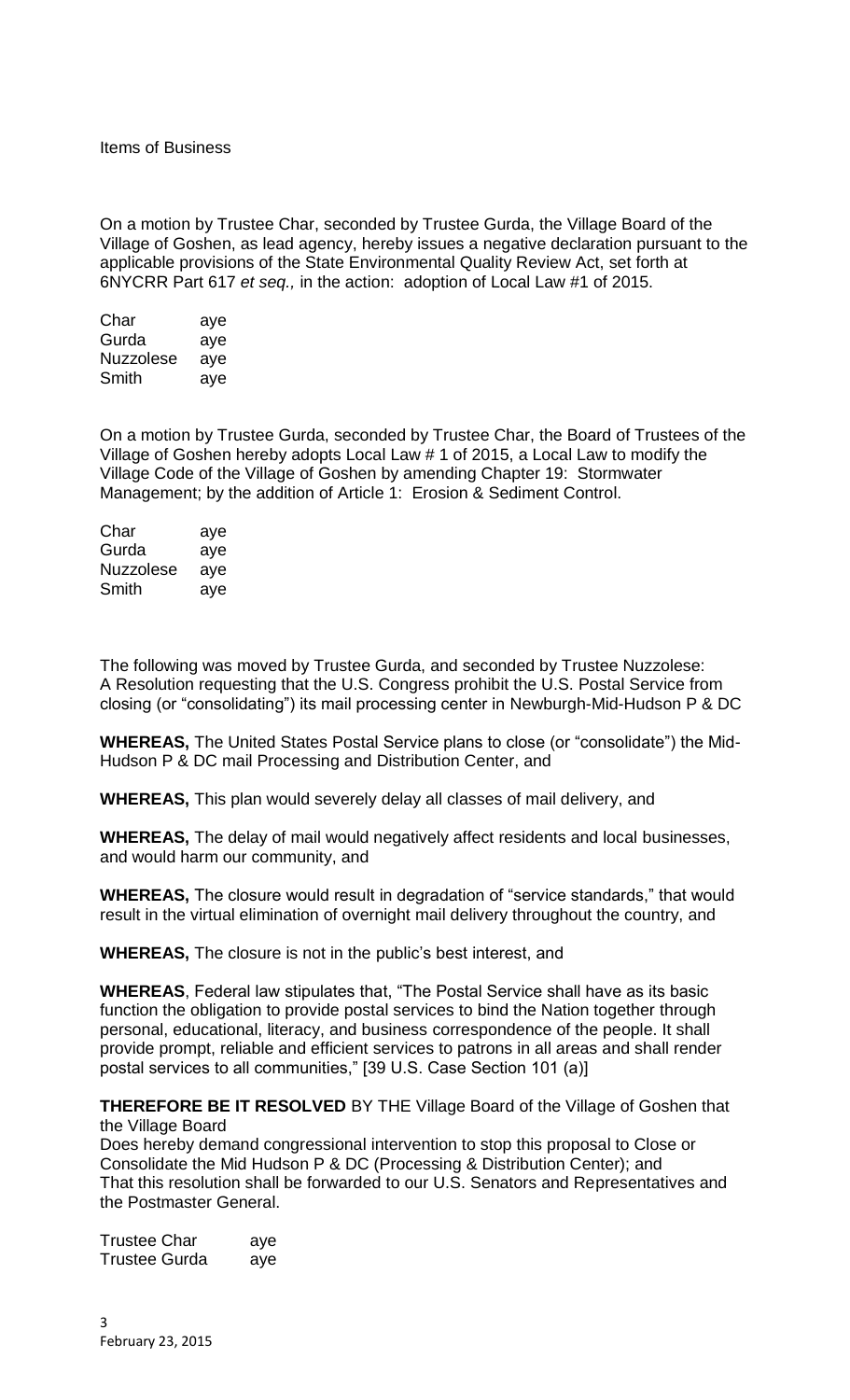Trustee Nuzzolese aye Trustee Smith aye

Trustee Char moved the following, which was seconded by Trustee Gurda:

**WHEREAS,** Howard Dragunoff, of Action Enterprises, Woodbridge CT, has applied for a permit for the peddling of balloons and novelties on March 16, 2014; and

**WHEREAS,** Mr. Dragunoff has fulfilled the requirements for obtaining such a permit, and has paid the applicable fees and posted the required bond, as required by Chapter 14, Article II of the Code of the Village of Goshen;

**NOW, THEREFORE,** the Village Board of the Village of Goshen directs the Village Clerk to issue the requested Peddlers' License.

| Char      | aye |
|-----------|-----|
| Gurda     | aye |
| Nuzzolese | aye |
| Smith     | aye |

On the nomination of Mayor Roddey, Adam Boese is hereby appointed Member of the Village of Goshen Planning Board, to fill the unexpired term of Augustine DeRosa. This term will begin immediately and will expire in 2017.

| Char      | aye |
|-----------|-----|
| Gurda     | aye |
| Nuzzolese | ave |
| Smith     | ave |

The following was moved by Trustee Gurda, and seconded by Trustee Smith:

**WHEREAS,** the Village of Goshen has heretofore identified the need for the construction and installation of a new one million gallon water storage tank to supplement the existing Village water supply system as well as permit required maintenance to be performed on the existing Village water tank by allowing that existing tank to be taken out of service; and

**WHEREAS,** the Village Engineer has heretofore prepared a memorandum entitled "New 1M Gallon Water Storage Tank Evaluation" wherein and whereby the Village Engineer described and evaluated the various types of water storage tanks which could be utilized by the Village of Goshen in connection with this project; and

**WHEREAS,** the Village Board after due deliberation has determined that the glass-lined bolted steel water storage tank is the most appropriate water storage tank to be used in connection with this project; and

**WHEREAS,** the Village is now ready to proceed with the preparation of the required bid documents and with the required bidding as required by law in connection with the construction and installation of the water storage tank as aforesaid;

## **NOW, THEREFORE,** it is hereby

**RESOLVED** that the Village Engineer, Lanc & Tully, P.C., is hereby authorized to prepare the design documents necessary for construction of the water storage tank as aforesaid and to further prepare the bid specifications which are required to be advertised as provided by law; and it is further

**RESOLVED**, that the Village reserves the right to accept or reject any or all bids and to waive any informality or technicality of any bid in the interest of the Village.